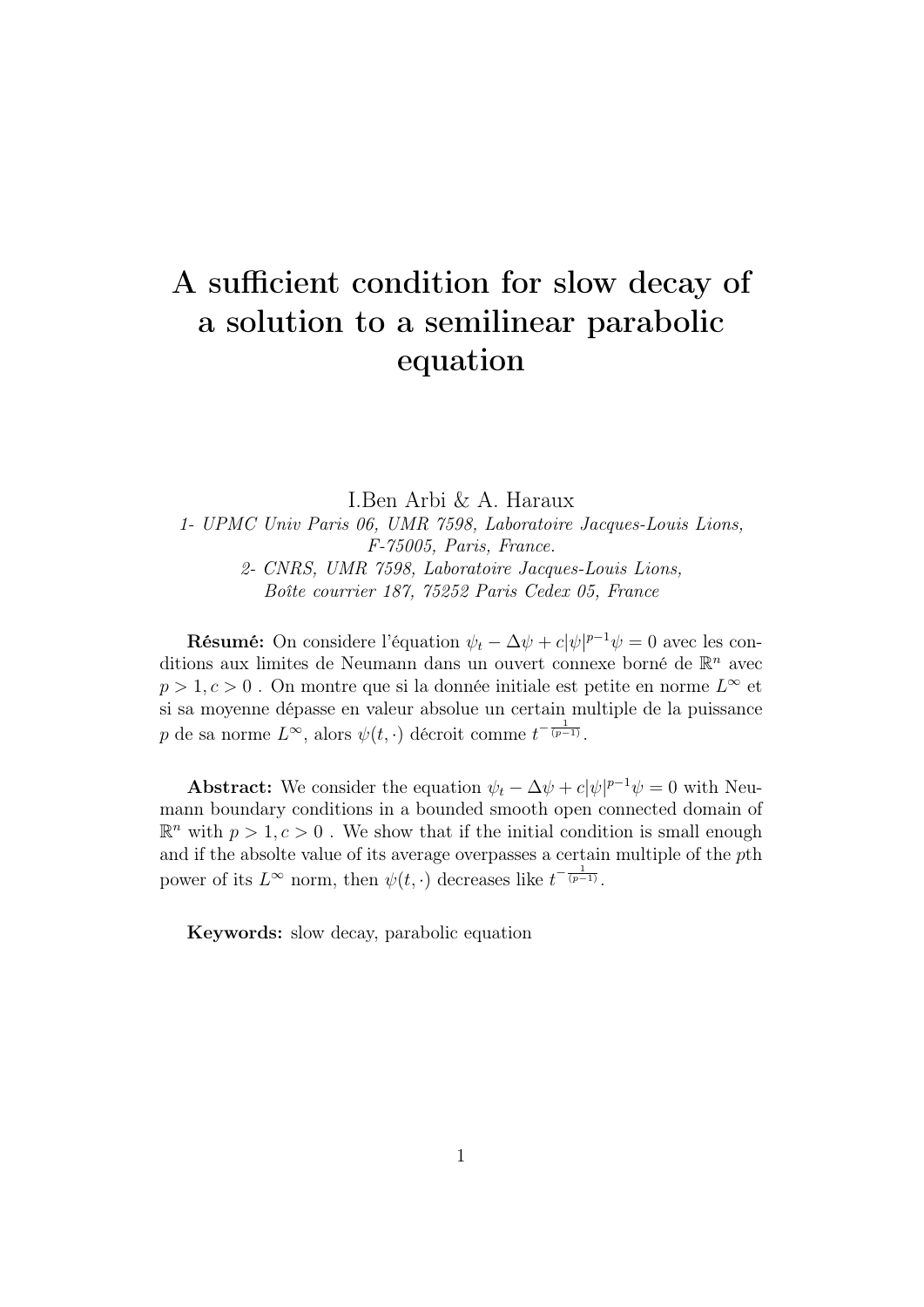#### 1 Introduction and position of the problem.

In this paper we consider the following nonlinear parabolic equation

$$
\begin{cases}\n\psi_t - \Delta \psi + g(\psi) = 0 & \text{in } \mathbb{R}^+ \times \Omega, \\
\frac{\partial \psi}{\partial n} = 0 & \text{on } \mathbb{R}^+ \times \partial \Omega.\n\end{cases}
$$
\n(1.1)

where  $\Omega$  is a bounded smooth open connected domain of  $\mathbb{R}^n$  and  $g \in C^1(\mathbb{R})$ satisfies

$$
g(0) = 0 \tag{1.2}
$$

and for some  $p > 1$ 

$$
\exists c > 0, \forall s \in \mathbb{R}, \qquad 0 \le g'(s) \le c|s|^{p-1}.
$$
 (1.3)

From  $(1.2)-(1.3)$ we deduce that  $g(s)$  has the sign of s and

$$
\forall s \in \mathbb{R}, \quad |g(s)| \le \frac{c}{p} |s|^p \tag{1.4}
$$

We define the operator A by

$$
D(A) = \{ \psi \in H^2(\Omega), \frac{\partial \psi}{\partial n} = 0 \quad on \quad \partial \Omega \}
$$

and

$$
\forall \psi \in D(A), \quad A\psi = -\Delta \psi
$$

On the other hand the operator  $B$  defined by

$$
D(B) = \{ \psi \in L^{2}(\Omega), -\Delta\psi + g(\psi) \in L^{2}(\Omega) \text{ and } \frac{\partial\psi}{\partial n} = 0 \text{ on } \partial\Omega \}
$$

and

$$
\forall \psi \in \text{ in } D(B), \quad B\psi = -\Delta \psi + g(\psi)
$$

is well-known to be maximal monotone in  $L^2(\Omega)$ . As a consequence of [2, 3] for any  $\psi_0 \in L^2(\Omega)$  there exists a unique weak solution of the equation

$$
\psi' + B\psi = 0 \quad on \quad \mathbb{R}^+; \quad \psi(0, x) = \psi_0. \tag{1.5}
$$

In addition it is well known that if  $\psi_0 \in L^{\infty}(\Omega)$ ,  $\psi(t, \cdot)$  remains in  $L^{\infty}(\Omega)$  for all  $t > 0$ . Finally [9] contains an estimate of the solution in  $C(\bar{\Omega})$  and  $C^1(\bar{\Omega})$ for  $t > 0$ , which is valid for any sufficiently regular domain. We recall two results from [1]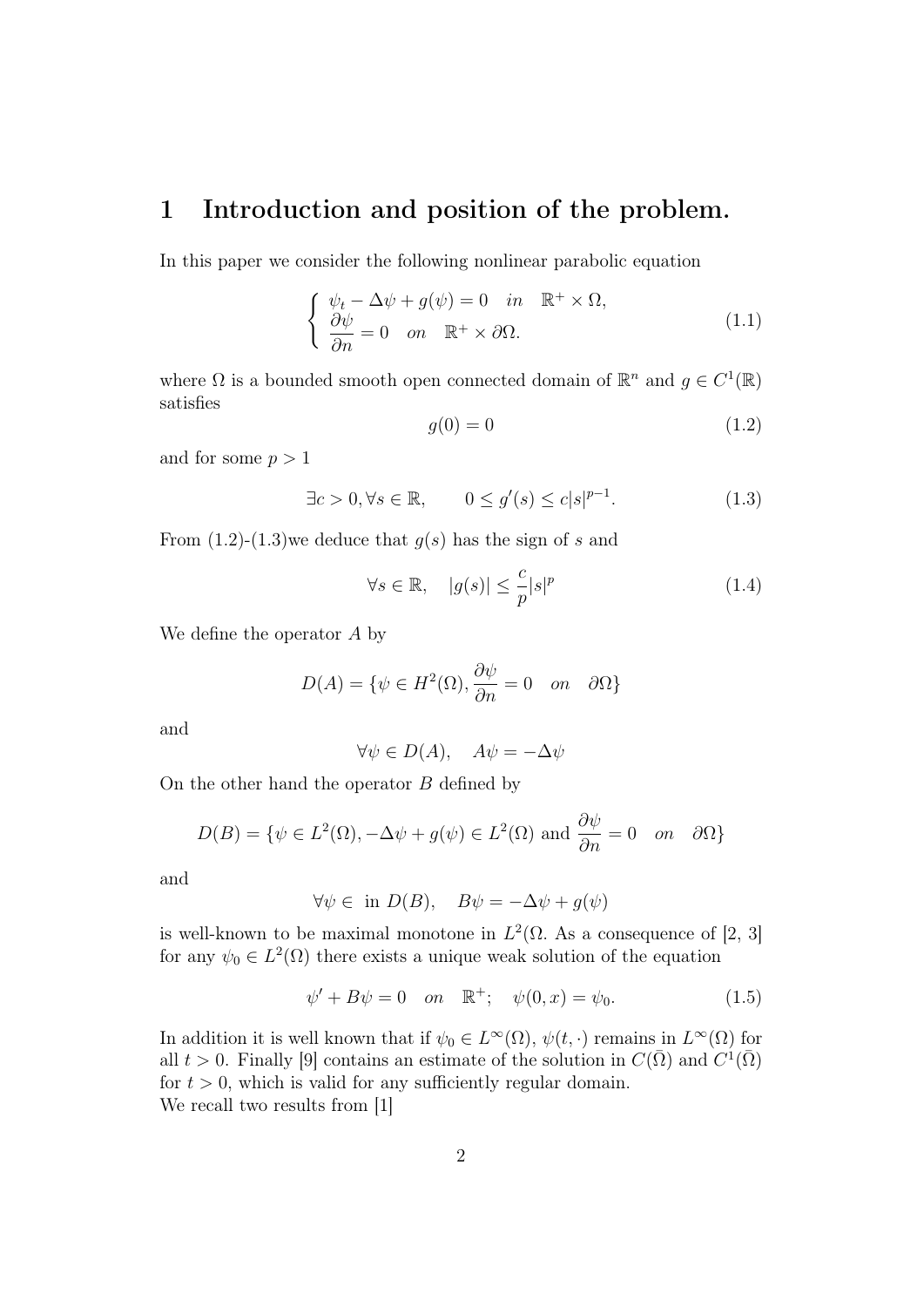**Theorem 1.1.** Let g satisfy (1.2) and (1.3). Then any solution  $\psi$  of (1.1) satisfies the following alternative as  $t \to \infty$ : either

$$
\|\psi(t,\cdot)\|_{\infty} \le Ce^{-\lambda_2 t},\tag{1.6}
$$

or

$$
\exists c' > 0, \forall p > 1, \forall t \ge 1, \quad \text{such that } \left| \int_{\Omega} \psi(t, x) dx \right| \ge c' t^{-\frac{1}{p-1}}, \tag{1.7}
$$

where  $\lambda_2 > 0$  is the second eigenvalue of A in  $D(A)$ .

The proof of Theorem1.1 relies on the following basic fact. Defining the orthogonal projection  $P: H \longrightarrow N$ , where  $H = L^2(\Omega)$  and  $N = \text{ker}(A)$  is the set of constant functions, we recall

**Proposition 1.2.** Let  $\psi \in C(\mathbb{R}^+, L^{\infty})$  any solution of (1.1). Assume that g is locally Lipschitz and nondecreasing. Then we have

$$
\|\psi(t) - P\psi(t)\|_2 \le \|\psi(0) - P\psi(0)\|_2 \ e^{-\lambda_2 t},\tag{1.8}
$$

where  $\|\cdot\|_2$  denotes the norm in  $L^2(\Omega)$  and  $\lambda_2 > 0$  is the second eigenvalue of  $-\Delta$  in  $L^2(\Omega)$  with Neumann boundary conditions.

Finally in [1] the following result was established

**Proposition 1.3.** Let g satisfy (1.2) and (1.3). Then if  $\psi(0, \cdot) \geq 0$  and  $\psi(0, \cdot)$  does not vanish a.e in  $\Omega$ , the solution  $\psi$  of (1.1) satisfies (1.7).

It is a natural question, since constant initial data give rise to solutions which satisfy  $(1.7)$ , to wander what can be said when the initial datum is close to a constant in some sense. One way of expressing proximity to a constant would be to assume that the average is large compared to the projection on the subspace of functions with average 0. The main result of this paper will show that such a condition actually implies (1.7) at least if  $\psi(0)$  is small enough in  $L^{\infty}(\Omega)$ . Actually our main result is more general and contains the fact that all solutions with constant non-zero initial data satisfy (1.7).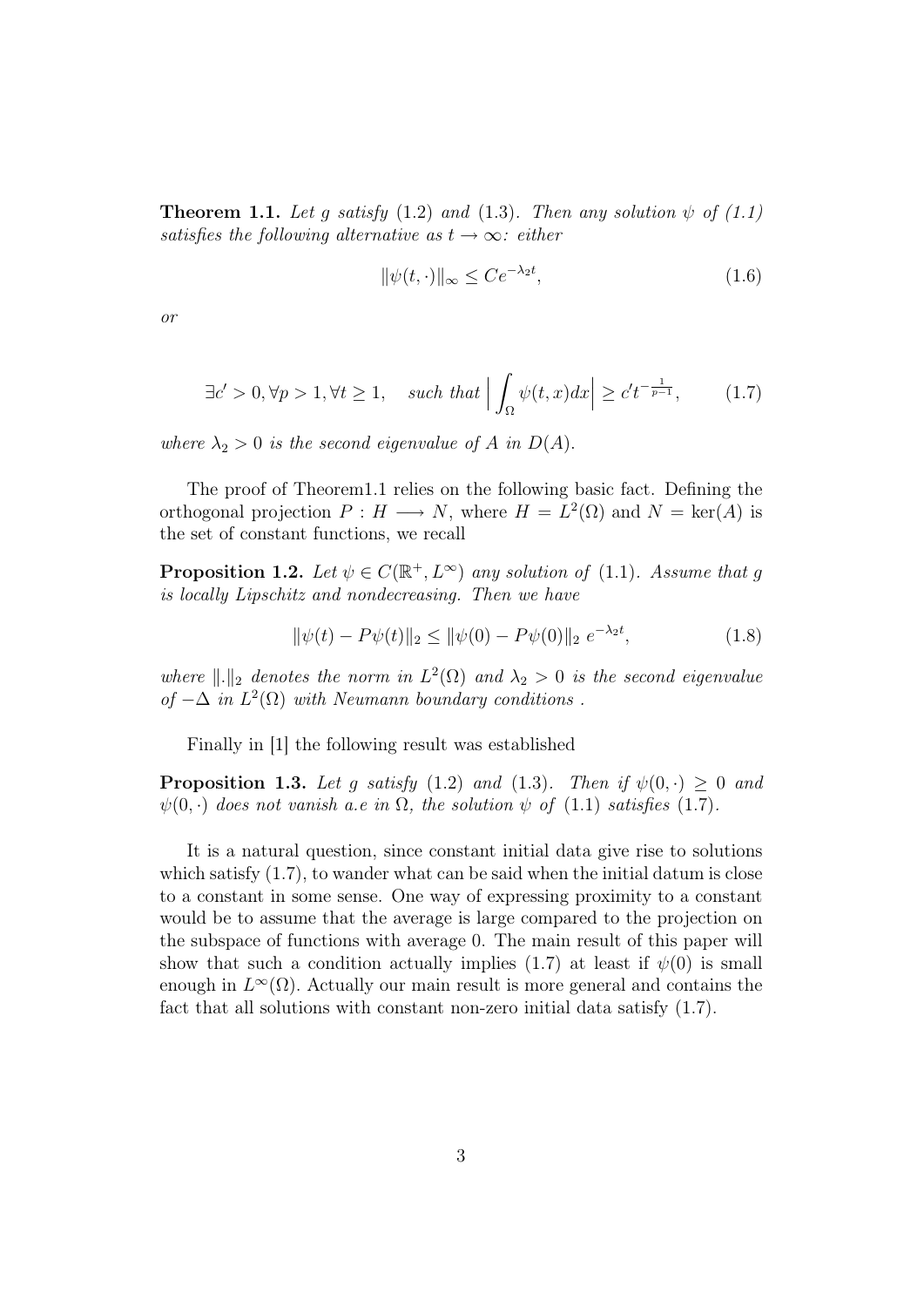## 2 Main result.

**Theorem 2.1.** Let g satisfy (1.2) and (1.3) and  $\phi \in L^{\infty}(\Omega)$ . Then under the conditions

$$
\|\phi\|_{2p-2}^{p-1} \|(I-P)\phi\|_2 < \frac{(p-1)|\Omega|}{2p^2} \left(\frac{p\lambda_2}{c}\right)^{\frac{p}{p-1}}\n\tag{2.1}
$$

$$
|P\phi| > \frac{2pc}{(p-1)\lambda_2|\Omega|} \|\phi\|_{2p-2}^{p-1} \|(I-P)\phi\|_2
$$
 (2.2)

the solution  $\psi$  of (1.1) such that  $\psi(0) = \phi$  satisfies

$$
\exists \delta > 0, \forall t \ge 1, \quad \left| \int_{\Omega} \psi(t, x) dx \right| \ge \delta t^{-\frac{1}{p-1}}
$$

**Proof.** Following the notation from [1] we set  $\psi = u + w$ , where  $u = P\psi$ and  $w = (I - P)\psi$ . By projecting (1.1) on N we have

$$
u' + P(g(\psi)) = 0,
$$

which can be rewritten as

$$
u' + g(u) = -P(g(\psi) - g(u)).
$$

By the assumption (1.3), we deduce that

$$
|P(g(\psi) - g(u))| \le \frac{1}{|\Omega|} ||g(\psi) - g(u)||_1 \le \frac{c}{|\Omega|} (||\psi||_{2p-2}^{p-1} + ||u||_{2p-2}^{p-1}) ||w||_2.
$$

By Proposition 1.2 and the fact that  $P$  is contractive in all  $L^p$  spaces we have the estimate

 $|P(g(\psi) - g(u))| \leq Ke^{-\lambda_2 t},$ 

with

$$
K = \frac{2c}{|\Omega|} \|\psi(0)\|_{2p-2}^{p-1} \|w(0)\|_2 \tag{2.3}
$$

Assuming, by contradiction, that  $\psi$  does not satisfy (1.7), we observe that u is an exponentially decaying solution of

$$
u' + g(u) = f(t) \quad \text{in} \quad \mathbb{R}^+
$$

where

$$
|f(t)| \le K e^{-\lambda_2 t}.
$$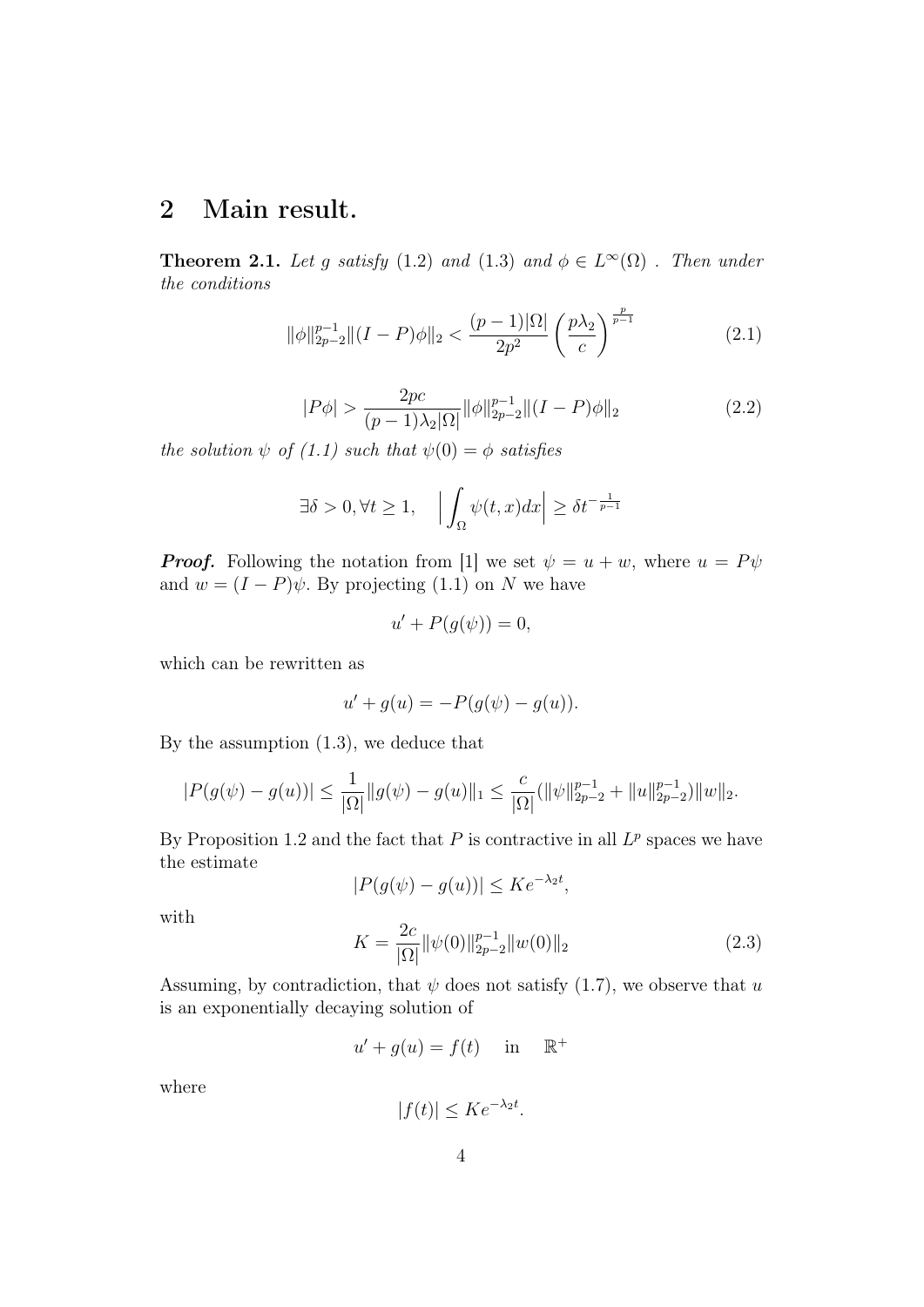It is not difficult to check that such an exponentially decaying solution is unique since the difference of two solutions of this type is either 0 or bounded away from 0. From this information we shall get an estimate on  $u$ by a refinement of the fixed point argument used in [1] . More precisely we shall establish the following

**Lemma 2.2.** Let  $c > 0$ ,  $\gamma > 0$ ,  $p > 1$  and g satisfying (1.2) and (1.3) Let  $c_1 > 0$  be such that

$$
c_1 < c_* := \frac{\gamma(p-1)}{p} \left(\frac{p\gamma}{c}\right)^{\frac{1}{p-1}} \tag{2.4}
$$

then for every function f satisfying

$$
|f(t)| \le c_1 e^{-\gamma t},\tag{2.5}
$$

there exists a unique function  $v \in C^1(\mathbb{R}^+)$  satisfying

$$
\forall t \ge 0, \quad v' + g(v) = f(t) \tag{2.6}
$$

and

$$
\sup_{t \in (0, +\infty)} \left\{ e^{\gamma t} |v(t)| \right\} \le \frac{pc_1}{(p-1)\gamma} \tag{2.7}
$$

**Proof.** As in [1] we look for a solution of the integral equation

$$
v(t) = -\int_{t}^{+\infty} (f(s) - g(v(s))ds.
$$
 (2.8)

in the function space :

$$
X = \{ v \in C(0, +\infty) ; \sup_{t \in (0, +\infty)} e^{\gamma t} |v(t)| \le M \},\
$$

equipped with the distance associated to the norm

$$
||v||_{\gamma} = \sup_{t \in (0, +\infty)} e^{\gamma t} |v(t)|. \tag{2.9}
$$

We consider the operator  $\mathcal{T}: X \to C(0, +\infty)$  defined by

$$
\mathcal{T}v(t) = -\int_{t}^{+\infty} (f(s) - g(v(s))ds).
$$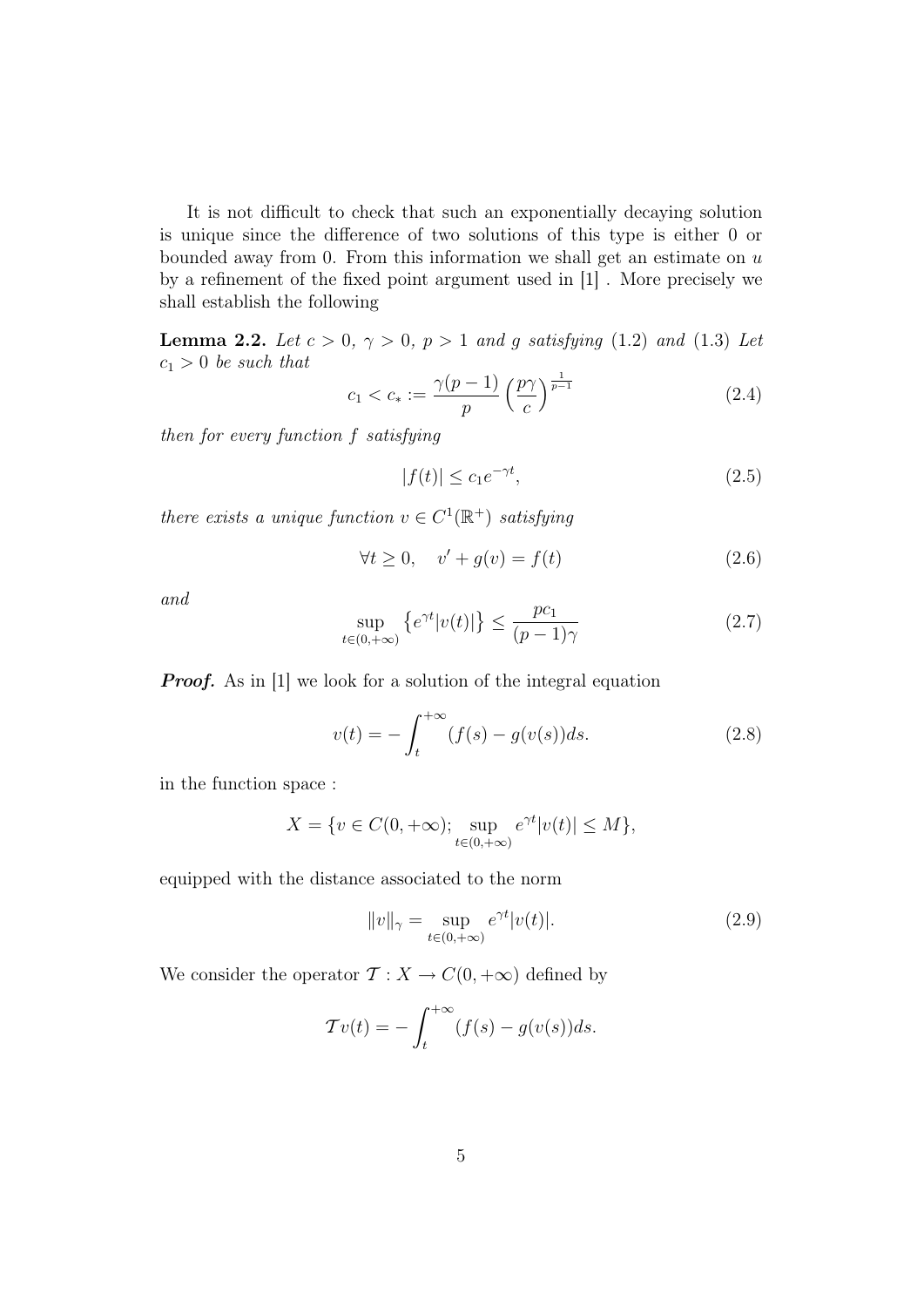First we will show that under condition  $(2.4)$ , we can find M in order to achieve  $\mathcal{T}(X) \subset X$ . Let  $v \in X$ , then for all  $t \geq 0$ ,

$$
|\mathcal{T}v(t)| \leq \int_{t}^{+\infty} |f(s)|ds + \int_{t}^{+\infty} |g(v(s))|ds
$$
  
\n
$$
\leq \int_{t}^{+\infty} |f(s)|ds + \frac{c}{p} \int_{t}^{+\infty} |v(s)|^p ds
$$
  
\n
$$
\leq \frac{c_1}{\gamma} e^{-\gamma t} + \frac{c}{p} M^p \int_{t}^{+\infty} e^{-p\gamma s} ds
$$
  
\n
$$
\leq \left(\frac{c_1}{\gamma} + \frac{cM^p}{p^2\gamma}\right) e^{-\gamma t}
$$

We just need to check the condition

$$
\frac{c_1}{\gamma} + \frac{cM^p}{p^2\gamma} \le M
$$

In order for his condition to be fulfilled for some  $M > 0$  it is clearly necessary to assume

$$
\frac{c_1}{\gamma} \le \max_{t>0} \left( t - \frac{ct^p}{p^2 \gamma} \right) = \frac{(p-1)}{p} \left( \frac{p\gamma}{c} \right)^{\frac{1}{p-1}}
$$

The corresponding strict inequality is just equivalent to  $c_1 < c^*$ . On the other hand if we choose

$$
M:=\frac{pc_1}{(p-1)\gamma}
$$

we obtain

$$
\frac{c_1}{\gamma} + \frac{cM^p}{p^2 \gamma} = \frac{c_1}{\gamma} \left( 1 + \frac{c}{p^2} \left( \frac{p}{(p-1)\gamma} \right)^p c_1^{(p-1)} \right) \le \frac{c_1}{\gamma} \left( 1 + \frac{c}{p^2} \left( \frac{p}{(p-1)\gamma} \right)^p c_2^{(p-1)} \right)
$$

$$
= \frac{c_1}{\gamma} \left( 1 + \frac{c}{p^2} \left( \frac{p}{(p-1)\gamma} \right)^p \frac{p\gamma}{c} \left( \frac{(p-1)\gamma}{p} \right)^{(p-1)} \right) = M
$$

Secondly, we prove that T is a contraction on X. In fact,  $\forall v, \bar{v} \in X$ , for all  $t \geq 0$ 

$$
|Tv(t) - \mathcal{T}\bar{v}(t)| \leq \int_{t}^{+\infty} |g(v(s)) - g(\bar{v}(s))|ds
$$
  

$$
\leq cM^{p-1} \int_{t}^{+\infty} e^{-p\gamma s} e^{\gamma s} |v(s) - \bar{v}(s)|ds
$$
  

$$
\leq \frac{cM^{p-1}}{p\gamma} \|v - \bar{v}\|_{\gamma} e^{-\gamma t}.
$$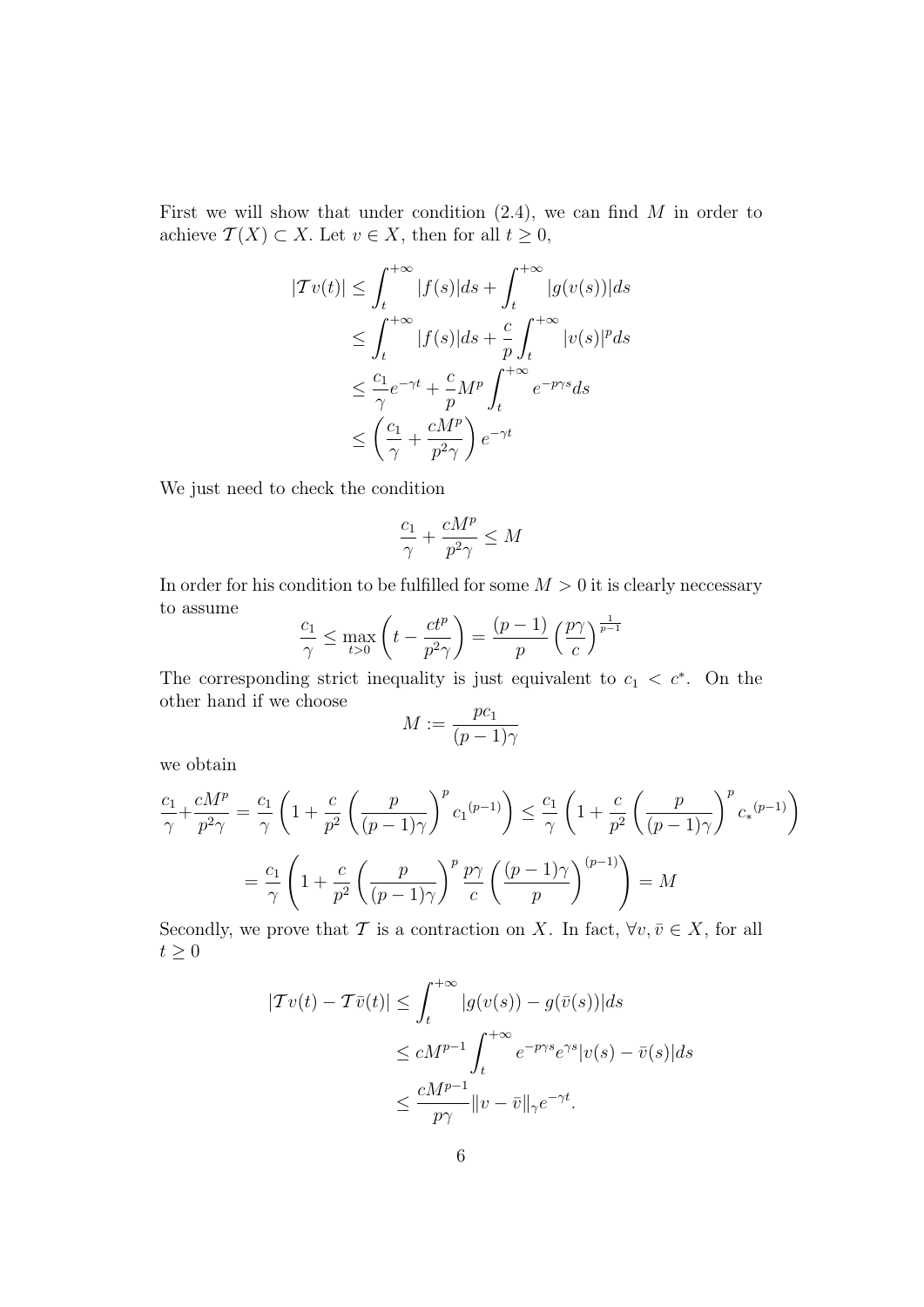Then we have

$$
|Tv(t) - T\bar{v}(t)|e^{\gamma t} \le \frac{cM^{p-1}}{p\gamma}||v - \bar{v}||_{\gamma}.
$$

Therefore  $\forall v, \bar{v} \in X$ 

$$
||\mathcal{T}v - \mathcal{T}\bar{v}||_{\gamma} \le \frac{cM^{p-1}}{p\gamma}||v - \bar{v}||_{\gamma}.
$$

But we have

$$
M^{p-1} = \left(\frac{p}{(p-1)\gamma}\right)^{p-1} c_1^{p-1} < \left(\frac{p}{(p-1)\gamma}\right)^{p-1} c_*^{p-1} = \frac{p\gamma}{c}
$$

Thus  $\mathcal T$  is a strict contraction on the complete metric space  $X$  and the result follows from the Banach fixed point theorem.

In order to apply the estimate (2.7) to u we need to assume  $K < \frac{\gamma(p-1)}{p}$  ( $\frac{p\gamma}{c}$  $\frac{p\gamma}{c}\Big)\frac{1}{p-1}$ where  $\gamma = \lambda_2$ , which reduces to

$$
\|\psi(0)\|_{2p-2}^{p-1}\|w(0)\|_2<\frac{(p-1)|\Omega|}{2p^2}\left(\frac{p\lambda_2}{c}\right)^{\frac{p}{p-1}}
$$

hence  $(2.1)$ . Then  $u$ , being equal to  $v$ , satisfies

$$
|u(t)| \le \frac{2pc}{(p-1)\lambda_2|\Omega|} ||\psi(0)||_{2p-2}^{p-1} ||w(0)||_{2} e^{-\lambda_2 t}
$$

Making  $t = 0$  in this inequality we find

$$
|P\phi| \le \frac{2pc}{(p-1)\lambda_2|\Omega|} \|\phi\|_{2p-2}^{p-1} \|(I-P)\phi\|_2
$$

contradicting the hypothesis.

#### 3 Applications

Since the appearance of our main result is a bit involved, we derive a few simple consequences.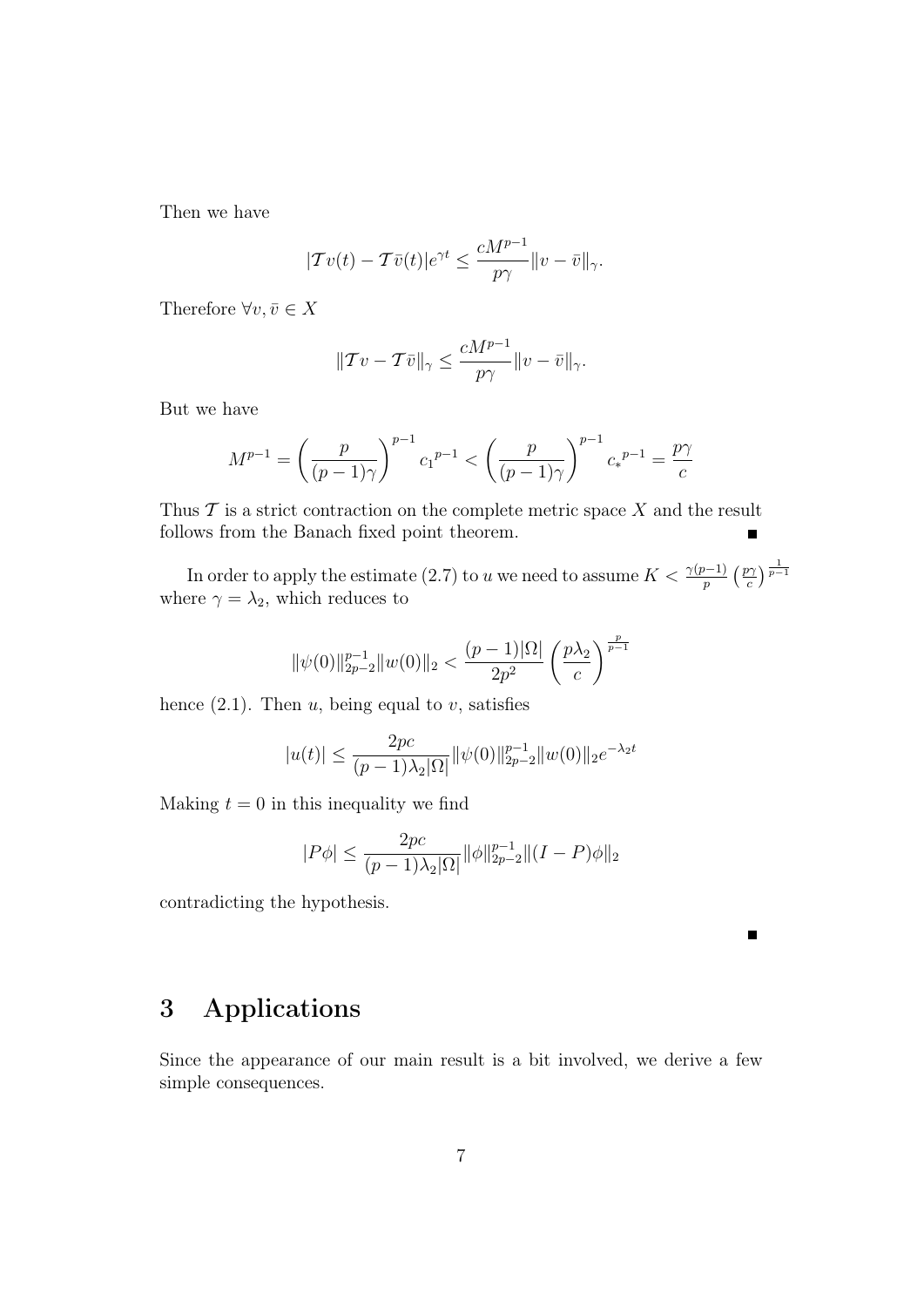Corollary 3.1. Let  $\phi \in L^{\infty}(\Omega)$  be such that

$$
\int_{\Omega} \phi(x)dx \neq 0
$$

For  $\varepsilon > 0$  small enough the solution of (1.1) with initial condition  $\psi(0) = \varepsilon \phi$ satisfies (1.7).

Corollary 3.2. Let  $\phi \in L^{\infty}(\Omega)$  be such that

$$
\|\phi\|_{\infty} < \left(\frac{p-1}{2p^2}\right)^{\frac{1}{p}} \left(\frac{p\lambda_2}{c}\right)^{\frac{1}{p-1}}\tag{3.1}
$$

$$
|P\phi| > \frac{2pc}{(p-1)\lambda_2|\Omega|^{\frac{1}{2}}} ||\phi||_{\infty}^{p-1} ||(I-P)\phi||_2
$$
 (3.2)

Then the solution of (1.1) with initial condition  $\psi(0) = \phi$  satisfies (1.7). **Corollary 3.3.** Let  $\phi \in L^{\infty}(\Omega)$  satisfying (3.1) and

$$
|P\phi| > \frac{2pc}{(p-1)\lambda_2} ||\phi||_{\infty}^p \tag{3.3}
$$

Then the solution of (1.1) with initial condition  $\psi(0) = \phi$  satisfies (1.7).

We close this section by a concrete example

Corollary 3.4. Let  $n = 1$ ,  $\Omega = (0, \pi)$ ,  $g(s) = s^3$  and  $\phi \in L^{\infty}(\Omega)$  be such that

$$
\|\phi\|_{\infty} < 3^{-\frac{2}{3}} \tag{3.4}
$$

and either

$$
|P\phi| > 9 \|\phi\|_{\infty}^2 \|(I - P)\phi\|_{\infty}
$$
 (3.5)

or

$$
|P\phi| > 9 \|\phi\|_{\infty}^3 \tag{3.6}
$$

Then the solution of (1.1) with initial condition  $\psi(0) = \phi$  satisfies (1.7).

**Proof.** Obvious consequence of the previous corollaries with  $c = 3$  and  $\lambda_2=1.$